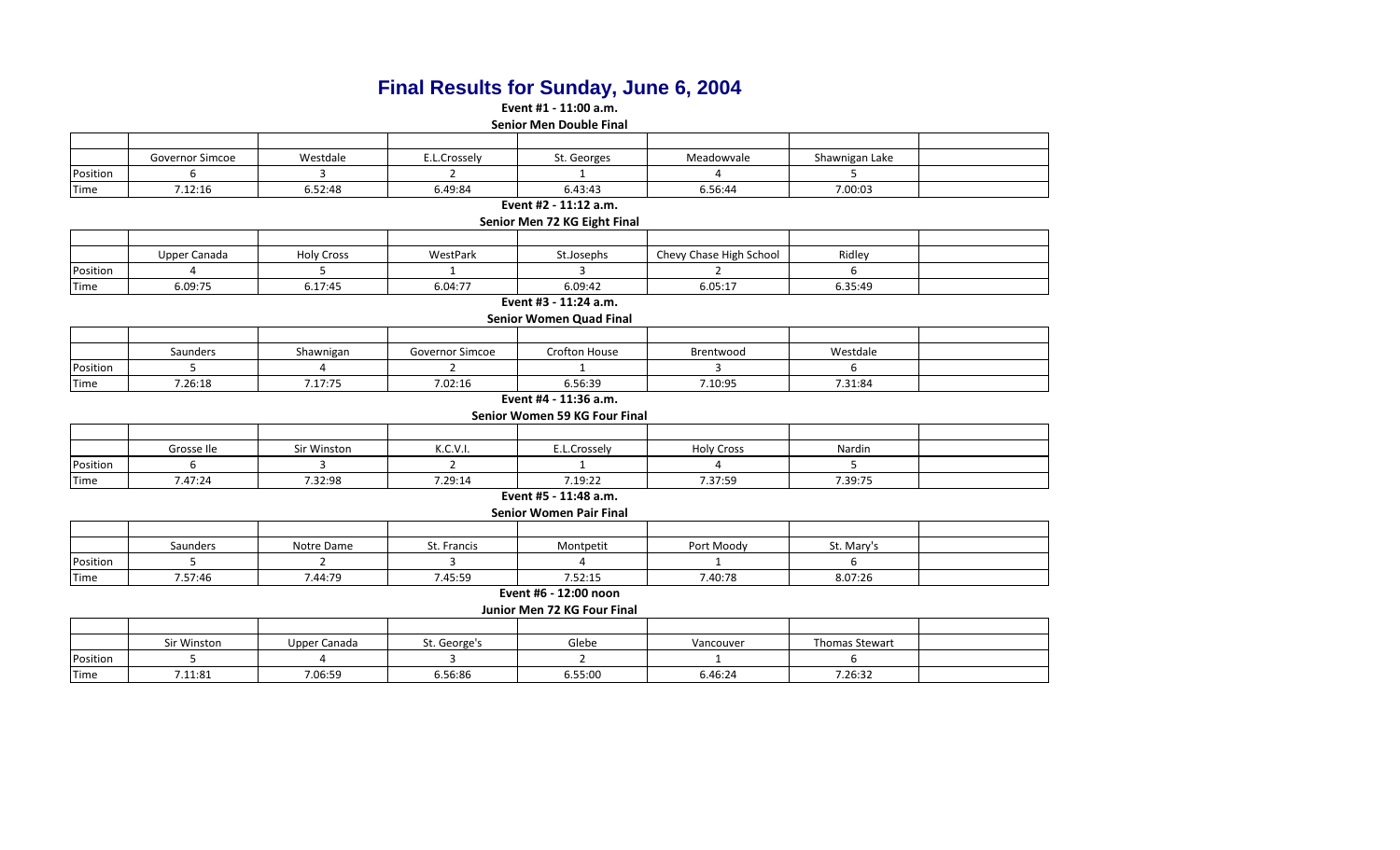# **Senior Women 63 KG Single Final Event #7 - 12:12 p.m.**

|          | F.H. Northern     | Frontenac      | Gordon Graydon       | Sir Winston                      | Fredricton          | Westdale            |  |
|----------|-------------------|----------------|----------------------|----------------------------------|---------------------|---------------------|--|
| Position | 6                 | 4              | $\overline{2}$       | $\mathbf{1}$                     | 5                   | 3                   |  |
| Time     | 8.30:93           | 8.11:50        | 7.59:31              | 7.54:41                          | 8.19:38             | 8.03:75             |  |
|          |                   |                |                      | Event #8 - 12:24 p.m.            |                     |                     |  |
|          |                   |                |                      | <b>Junior Men Eight Final</b>    |                     |                     |  |
|          |                   |                |                      |                                  |                     |                     |  |
|          | Ann Arbor Pioneer | Brentwood      | St.Josephs           | Grimsby                          | E.L. Crossely       | <b>Upper Canada</b> |  |
| Position | 5                 | $\overline{2}$ | $\overline{3}$       | 4                                | $\mathbf{1}$        | 6                   |  |
| Time     | 6.30:57           | 6.15:16        | 6.15:39              | 6.25:36                          | 6.11:33             | 6.30:76             |  |
|          |                   |                |                      | Event #9 - 12:36 p.m.            |                     |                     |  |
|          |                   |                |                      | Junior Women Eight Final         |                     |                     |  |
|          |                   |                |                      |                                  |                     |                     |  |
|          | <b>Branksome</b>  | Eden           | Brentwood            | E.L. Crossely                    | Brockville          | Sir Winston         |  |
| Position | 6                 | $\overline{4}$ | $\overline{3}$       | $\mathcal{P}$                    | 5                   | $\mathbf{1}$        |  |
| Time     | 7.25:00           | 7.07:11        | 7.02:72              | 7.00:35                          | 7.07:93             | 6.59:73             |  |
|          |                   |                |                      | Event #10 - 12:48 p.m.           |                     |                     |  |
|          |                   |                |                      | <b>Junior Men Single Final</b>   |                     |                     |  |
|          |                   |                |                      |                                  |                     |                     |  |
|          | Shawnigan         | Belmont        | Saunders             | Lawrence Park                    | <b>Holy Trinity</b> | Port Dover          |  |
| Position | 6                 | 3              | $\overline{2}$       | $\mathbf{1}$                     | 5                   | 4                   |  |
| Time     | 8.29:91           | 7.48:76        | 7.48:64              | 7.28:20                          | 8.05:19             | No Time             |  |
|          |                   |                |                      | Event #11 - 1:00 p.m.            |                     |                     |  |
|          |                   |                |                      | Senior Women 63 KG Eight Final   |                     |                     |  |
|          |                   |                |                      |                                  |                     |                     |  |
|          | Nardin            | Havergal       | West park            | <b>Branksome</b>                 | K.C.V.I.            | T.C. Williams       |  |
| Position | 6                 | 4              | $\overline{2}$       | $\mathbf{1}$                     |                     | $\overline{3}$      |  |
| Time     | 7.36:46           | 7.13:31        | 7.04:23              | 7.01:46                          | 7.14:24             | 7.07:80             |  |
|          |                   |                |                      | Event #12 - 1:12 p.m.            |                     |                     |  |
|          |                   |                |                      | <b>Senior Women Four Final</b>   |                     |                     |  |
|          |                   |                |                      |                                  |                     |                     |  |
|          | Grosse Ile        | Grimsby        | Brockville           | Havergal                         | Mathews             | Saunders            |  |
| Position | 6                 | $\overline{3}$ | $\Delta$             | $\overline{2}$                   | $\mathbf{1}$        | 5                   |  |
| Time     | 7.56:84           | 7.43:19        | 7.44:46              | 7.41:26                          | 7.36:87             | 7.44:79             |  |
|          |                   |                |                      | Event #13 - 1:24 p.m.            |                     |                     |  |
|          |                   |                |                      | <b>Junior Women Double Final</b> |                     |                     |  |
|          |                   |                |                      |                                  |                     |                     |  |
|          | <b>Holy Cross</b> | E.L. Crossely  | <b>Crofton House</b> | Denis Morris                     | Westdale            | A.N. Myer           |  |
| Position | 5                 | 4              | $\mathbf{1}$         | $\overline{2}$                   | 3                   | 6                   |  |
| Time     | 8.38:97           | 8.27:71        | 7.56.05              | 8.06:70                          | 8.20.54             | 8.56:38             |  |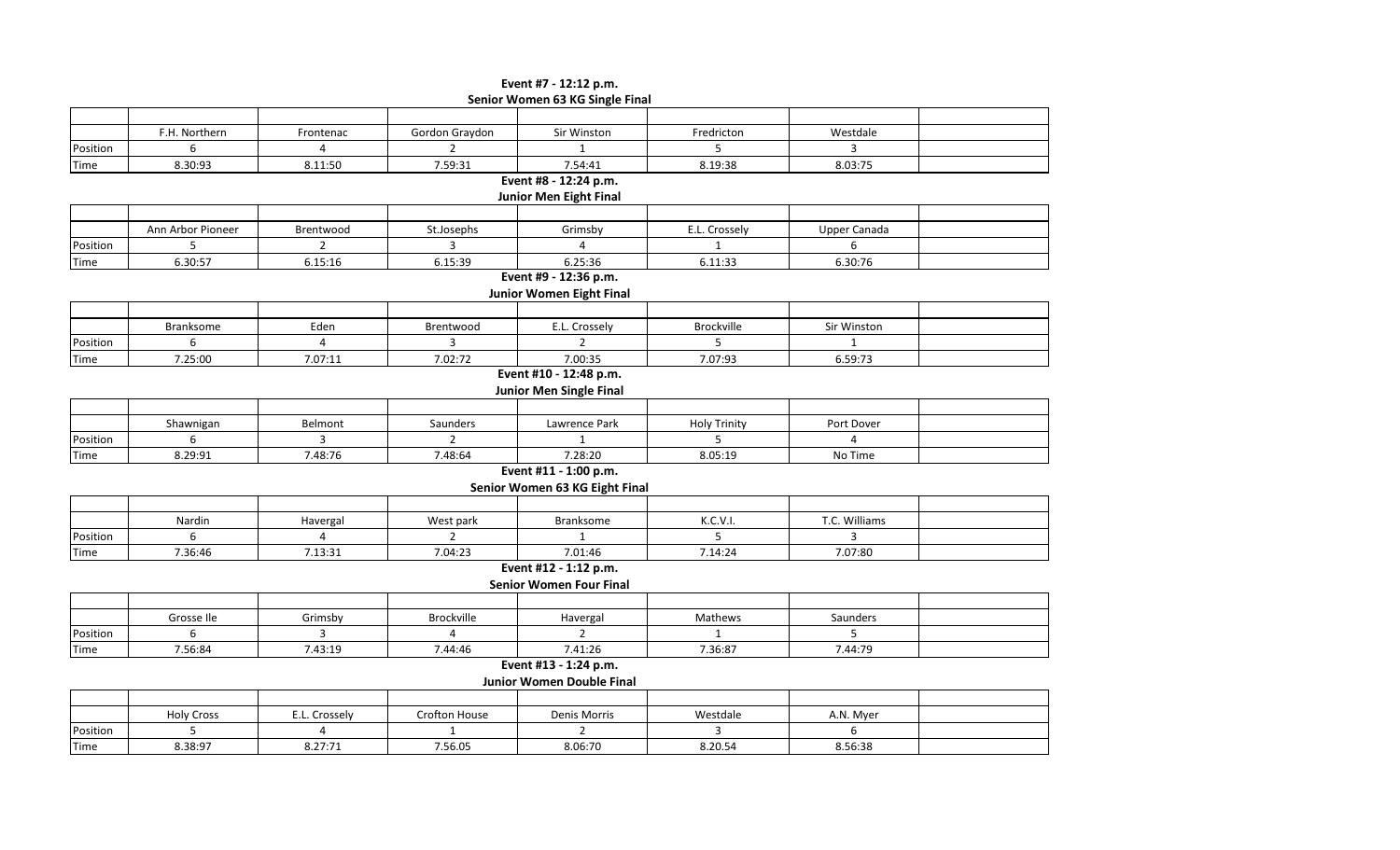## **Event #14 - 1:36 p.m. Senior Men 72 KG Cox Four Final**

|          | Governor Simcoe | West Park       | K.C.V.I.         | Upper Canada                   | Peterborough   | <b>Holy Cross</b>   |  |
|----------|-----------------|-----------------|------------------|--------------------------------|----------------|---------------------|--|
| Position | 6               | $\overline{4}$  | $\mathbf 1$      | $\overline{2}$                 | 5              | 3                   |  |
| Time     | 7.30:02         | 7.08:07         | 6.56:99          | 7.02:02                        | 7.09:41        | 7.07:04             |  |
|          |                 |                 |                  | Event #15 - 1:48 p.m.          |                |                     |  |
|          |                 |                 |                  | <b>Senior Men Four Final</b>   |                |                     |  |
|          |                 |                 |                  |                                |                |                     |  |
|          | Mathews         | Brockville      | St. Georges      | Shawnigan Lake                 | Vancouver      | Sir Winston         |  |
| Position | 5               | 3               | $\overline{2}$   | 1                              | $\overline{4}$ | 6                   |  |
| Time     | 6.46:53         | 6.40:67         | 6.37:45          | 6.35:78                        | 6.40:90        | 6.52:02             |  |
|          |                 |                 |                  | Event #16 - 2:00 p.m.          |                |                     |  |
|          |                 |                 |                  | Junior Women 63 KG Four Final  |                |                     |  |
|          |                 |                 |                  |                                |                |                     |  |
|          | St. Paul        | Sir Winston     | <b>Branksome</b> | St. Marys                      | E.L. Crossely  | Glebe               |  |
| Position | 5               | $\overline{3}$  | $\mathbf{1}$     | $\overline{2}$                 | 4              | 6                   |  |
| Time     | 7.55:23         | 7.36:99         | 7.30:40          | 7.31:24                        | 7.39:16        | 8.08:93             |  |
|          |                 |                 |                  | Event #17 - 2:12 p.m.          |                |                     |  |
|          |                 |                 |                  | Junior Men 72 KG Eight Final   |                |                     |  |
|          |                 |                 |                  |                                |                |                     |  |
| imcoe    | Ridley          | Governor Simcoe | E.L.Crossely     | Vancouver                      | Glebe          | <b>Upper Canada</b> |  |
| Position | 6               | $\overline{2}$  | 5                | 1                              | 3              | $\overline{4}$      |  |
| Time     | 6.35:94         | 6.16:81         | 6.21:99          | 6.13:22                        | 6.20:55        | 6.21:16             |  |
|          |                 |                 |                  | Event #18 - 2:24 p.m.          |                |                     |  |
|          |                 |                 |                  | <b>Junior Men Double Final</b> |                |                     |  |
|          |                 |                 |                  |                                |                |                     |  |
|          | St. Georges     | Saunders        | Lakeport         | <b>City Honors</b>             | Belmont        | St. Francis         |  |
| Position | $\overline{3}$  | 6               | $\overline{2}$   | 4                              |                | 5                   |  |
| Time     | 7.12:52         | 7.53:93         | 7.03:43          | 7.23:36                        | 7.02:51        | 7.44:86             |  |
|          |                 |                 |                  | Event #19 - 2:36 p.m.          |                |                     |  |
|          |                 |                 |                  | Senior Women 63 KG Pair Final  |                |                     |  |
|          |                 |                 |                  |                                |                |                     |  |
|          | Adam Scott      | Shawnigan Lake  | St. Marys        | Denis Morris                   | Brentwood      | K.C.V.I.            |  |
| Position | 6               | 5               | $\overline{2}$   | 3                              | 1              | 4                   |  |
| Time     | 8.42:60         | 8.25:46         | 7.58:67          | 8.02:80                        | 7.51:26        | 8.16:04             |  |
|          |                 |                 |                  | Event #20 - 2:48 p.m.          |                |                     |  |
|          |                 |                 |                  | <b>Senior Men Pair Final</b>   |                |                     |  |
|          |                 |                 |                  |                                |                |                     |  |
|          | St. Paul        | K.C.V.I.        | Nicholson        | Sir Winston                    | Brentwood      | Thorold             |  |
| Position | 5               | $\mathbf{1}$    | 4                | 3                              | $\overline{2}$ | Scratch             |  |

Time | 7.35:08 | 6.50:65 | 7.16:50 | 7.11:09 | 6.59:84 | 0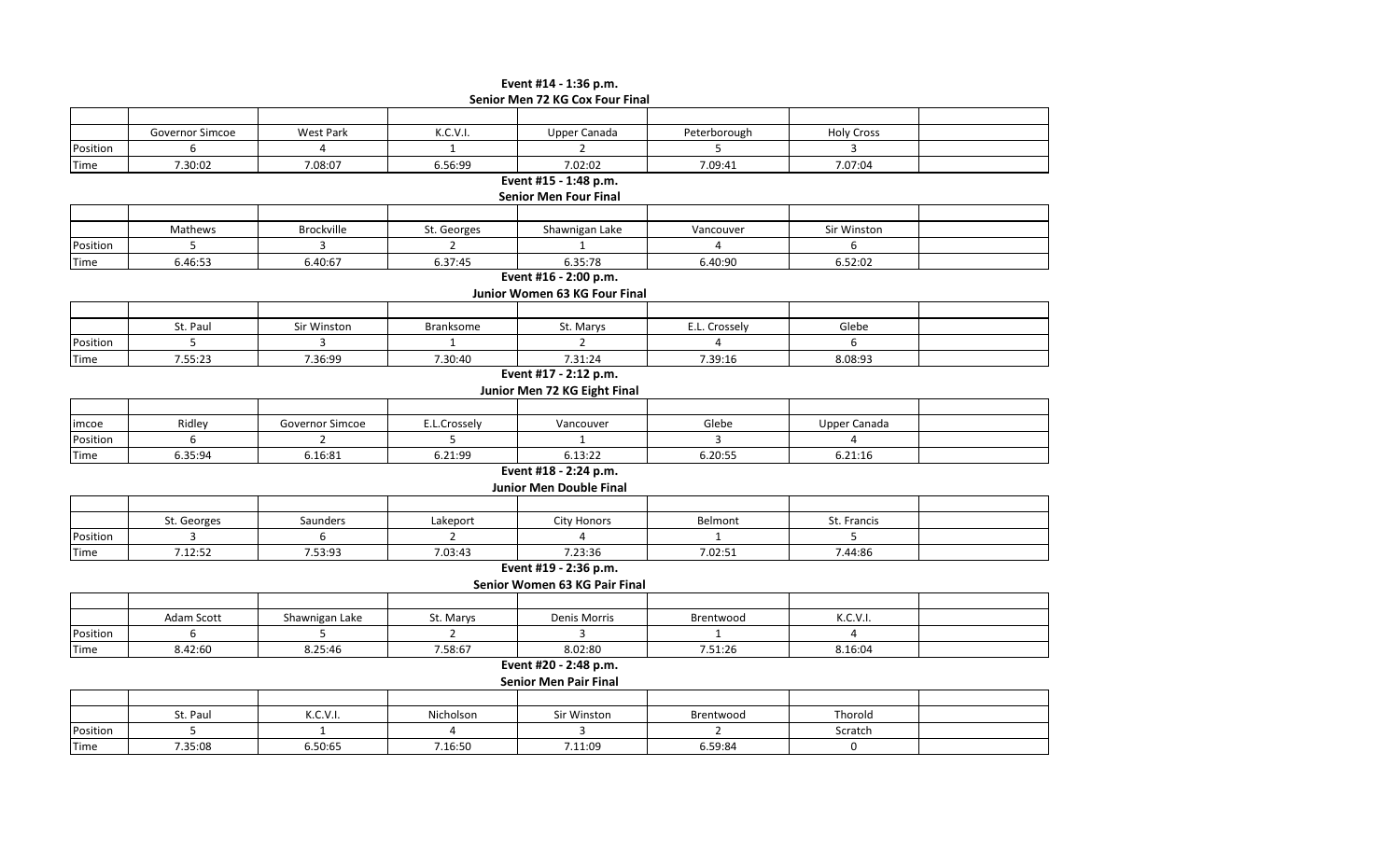#### **Event #21 - 3:00 p.m. Senior Men 66 KG Four Final**

| ___<br>.    |           |                 |                      |               |           |             |  |  |  |
|-------------|-----------|-----------------|----------------------|---------------|-----------|-------------|--|--|--|
|             |           |                 |                      |               |           |             |  |  |  |
|             | Riverview | Governor Simcoe | Upper Canada         | E.L. Crossely | St. Marys | St. Josephs |  |  |  |
| Position    |           |                 |                      |               |           |             |  |  |  |
| <b>Time</b> | 7.03:87   | 6.53:11         | 6.38:69              | 6.38:20       | 6.48:32   | 6.47:94     |  |  |  |
|             |           |                 | $\sim$ $\sim$ $\sim$ | .             |           |             |  |  |  |

**Event #22 - 3:12 p.m.**

**Senior Men 72 KG Single Final**

|          | Lawrence Park | Sir Winston | Eastdale | Thorold | Meadowvale | <b>Blessed Trinity</b> |  |  |  |
|----------|---------------|-------------|----------|---------|------------|------------------------|--|--|--|
| Position |               |             |          |         |            |                        |  |  |  |
| Time     | 7.26:04       | 7.45:10     | 7.23:86  | 7.16:19 | 7.33:34    | 7.34:02                |  |  |  |

# **Event #23 - 3:24 p.m.**

#### **Junior Women 59 KG Eight Final**

|          | Ann Arbor Huron | St. Mary's   | Havergal    | Saunders S.S. | <b>Branksome</b> | Nardin      | Eden               |
|----------|-----------------|--------------|-------------|---------------|------------------|-------------|--------------------|
|          | Canton. MI      | Hamilton, ON | Toronto, ON | London, ON    | Toronto, ON      | Buffalo. NY | St. Catharines, ON |
| Position |                 |              |             |               |                  |             |                    |
| Time     | 7.05:08         | 6.56:35      | 7.04:26     | 7.43:15       | 7.17:39          | 7.01:62     | 7.28:76            |

#### **Event #22 - 3:36 p.m. Senior Men Quad Final**

|          | Escuela de Remos | Westdale | E.L. Crossely | Shawnigan Lake | Ridley  | Adam Scott |  |  |  |  |
|----------|------------------|----------|---------------|----------------|---------|------------|--|--|--|--|
| Position |                  |          |               |                |         |            |  |  |  |  |
| Time     | 6.28:18          | 6.29:29  | 6.09:94       | 6.12:89        | 6.11:78 | 6.46:01    |  |  |  |  |

# **Event #25 - 3:48 p.m.**

**Junior Women Four Final**

|          | St. Francis | South S.S. | Shawnigan Lake | Mathews | Branksome | Ridley  |  |
|----------|-------------|------------|----------------|---------|-----------|---------|--|
| Position |             |            |                |         |           |         |  |
| Time     | 7.59:16     | 8.02:40    | 7.27:61        | 7.28:33 | 7.37:19   | 7.27.83 |  |

# **Event #26 - 4:00 p.m.**

| Senior Women Double Final |            |           |              |                 |           |          |  |  |  |
|---------------------------|------------|-----------|--------------|-----------------|-----------|----------|--|--|--|
|                           |            |           |              |                 |           |          |  |  |  |
|                           | Notre Dame | Montpetit | E.L.Crosselv | Governor Simcoe | St. Marys | Saunders |  |  |  |
| Position                  |            |           |              |                 |           |          |  |  |  |
| Time                      | 7.52:02    | 7.40:86   | 7.38:82      | 7.32:84         | 7.59:23   | 8.07:95  |  |  |  |

#### **Event #27 - 4:12 p.m.**

**Junior Men Four Final**

|             | Grosse Pte North | Grimsby | Brentwood | Shawnigan Lake | Governor Simcoe | Mercyhurst |  |
|-------------|------------------|---------|-----------|----------------|-----------------|------------|--|
| Position    |                  |         |           |                |                 |            |  |
| <b>Time</b> | 7.06:34          | 7.00:98 | 6.44:77   | 6.45:63        | 6.53:15         | 6.59:84    |  |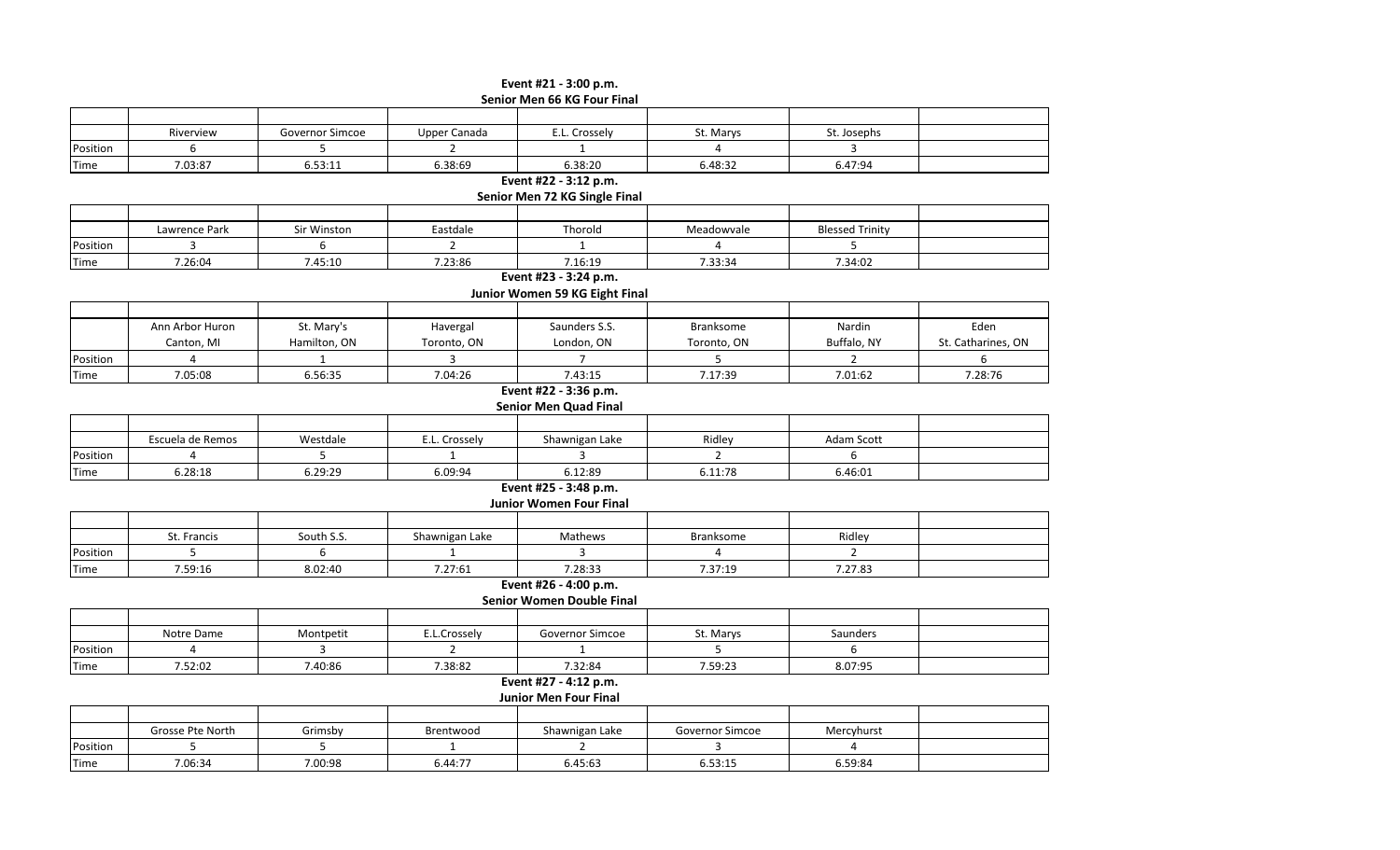## **Senior Men 72 KG Pair Final Event #28 - 4:24 p.m.**

| Thorold        | St. Paul                                                                                                         | E.L.Crossely                                                                        | <b>Denis Morris</b>                                                                                                                                                              | <b>Trinity College</b>                                                                                                                                                                                                                                                                                                                                                                                                                                                                                                        | Allderdice                                                                                                                                   |                                                                                                                               |
|----------------|------------------------------------------------------------------------------------------------------------------|-------------------------------------------------------------------------------------|----------------------------------------------------------------------------------------------------------------------------------------------------------------------------------|-------------------------------------------------------------------------------------------------------------------------------------------------------------------------------------------------------------------------------------------------------------------------------------------------------------------------------------------------------------------------------------------------------------------------------------------------------------------------------------------------------------------------------|----------------------------------------------------------------------------------------------------------------------------------------------|-------------------------------------------------------------------------------------------------------------------------------|
| $\overline{2}$ | 6                                                                                                                | $\mathbf{1}$                                                                        | 4                                                                                                                                                                                | 3                                                                                                                                                                                                                                                                                                                                                                                                                                                                                                                             | 5                                                                                                                                            |                                                                                                                               |
| 7.03:53        | 7.36:22                                                                                                          | 7.03:40                                                                             | 7.20:23                                                                                                                                                                          | 7.09:12                                                                                                                                                                                                                                                                                                                                                                                                                                                                                                                       | 7.31:71                                                                                                                                      |                                                                                                                               |
|                |                                                                                                                  |                                                                                     |                                                                                                                                                                                  |                                                                                                                                                                                                                                                                                                                                                                                                                                                                                                                               |                                                                                                                                              |                                                                                                                               |
|                |                                                                                                                  |                                                                                     |                                                                                                                                                                                  |                                                                                                                                                                                                                                                                                                                                                                                                                                                                                                                               |                                                                                                                                              |                                                                                                                               |
|                |                                                                                                                  |                                                                                     |                                                                                                                                                                                  |                                                                                                                                                                                                                                                                                                                                                                                                                                                                                                                               |                                                                                                                                              |                                                                                                                               |
| Sir Winston    | <b>Branksome</b>                                                                                                 | St. Marys                                                                           | E.L. Crossely                                                                                                                                                                    | Havergal                                                                                                                                                                                                                                                                                                                                                                                                                                                                                                                      | T.C.Williams                                                                                                                                 |                                                                                                                               |
| 6              | $\overline{3}$                                                                                                   | $\overline{2}$                                                                      | $\mathbf{1}$                                                                                                                                                                     | 4                                                                                                                                                                                                                                                                                                                                                                                                                                                                                                                             | 5                                                                                                                                            |                                                                                                                               |
| 7.38:47        |                                                                                                                  |                                                                                     | 7.15:35                                                                                                                                                                          |                                                                                                                                                                                                                                                                                                                                                                                                                                                                                                                               |                                                                                                                                              |                                                                                                                               |
|                |                                                                                                                  |                                                                                     |                                                                                                                                                                                  |                                                                                                                                                                                                                                                                                                                                                                                                                                                                                                                               |                                                                                                                                              |                                                                                                                               |
|                |                                                                                                                  |                                                                                     |                                                                                                                                                                                  |                                                                                                                                                                                                                                                                                                                                                                                                                                                                                                                               |                                                                                                                                              |                                                                                                                               |
|                |                                                                                                                  |                                                                                     |                                                                                                                                                                                  |                                                                                                                                                                                                                                                                                                                                                                                                                                                                                                                               |                                                                                                                                              |                                                                                                                               |
|                | North Toronto                                                                                                    |                                                                                     |                                                                                                                                                                                  |                                                                                                                                                                                                                                                                                                                                                                                                                                                                                                                               |                                                                                                                                              |                                                                                                                               |
|                | 3                                                                                                                | $\mathbf{1}$                                                                        | $\overline{2}$                                                                                                                                                                   | 6                                                                                                                                                                                                                                                                                                                                                                                                                                                                                                                             | $\overline{4}$                                                                                                                               |                                                                                                                               |
| 8.46:99        | 8.37:67                                                                                                          | 8.08:67                                                                             |                                                                                                                                                                                  | 8.56:68                                                                                                                                                                                                                                                                                                                                                                                                                                                                                                                       | 8.42:92                                                                                                                                      |                                                                                                                               |
|                |                                                                                                                  |                                                                                     |                                                                                                                                                                                  |                                                                                                                                                                                                                                                                                                                                                                                                                                                                                                                               |                                                                                                                                              |                                                                                                                               |
|                |                                                                                                                  |                                                                                     |                                                                                                                                                                                  |                                                                                                                                                                                                                                                                                                                                                                                                                                                                                                                               |                                                                                                                                              |                                                                                                                               |
|                |                                                                                                                  |                                                                                     |                                                                                                                                                                                  |                                                                                                                                                                                                                                                                                                                                                                                                                                                                                                                               |                                                                                                                                              |                                                                                                                               |
|                | Denis Morris                                                                                                     |                                                                                     |                                                                                                                                                                                  |                                                                                                                                                                                                                                                                                                                                                                                                                                                                                                                               | St. Marys Prep                                                                                                                               |                                                                                                                               |
| 4              | 5                                                                                                                |                                                                                     | $\mathbf{1}$                                                                                                                                                                     | $\overline{2}$                                                                                                                                                                                                                                                                                                                                                                                                                                                                                                                | 3                                                                                                                                            |                                                                                                                               |
|                |                                                                                                                  |                                                                                     |                                                                                                                                                                                  |                                                                                                                                                                                                                                                                                                                                                                                                                                                                                                                               | 7.05:43                                                                                                                                      |                                                                                                                               |
|                |                                                                                                                  |                                                                                     |                                                                                                                                                                                  |                                                                                                                                                                                                                                                                                                                                                                                                                                                                                                                               |                                                                                                                                              |                                                                                                                               |
|                |                                                                                                                  |                                                                                     |                                                                                                                                                                                  |                                                                                                                                                                                                                                                                                                                                                                                                                                                                                                                               |                                                                                                                                              |                                                                                                                               |
|                |                                                                                                                  |                                                                                     |                                                                                                                                                                                  |                                                                                                                                                                                                                                                                                                                                                                                                                                                                                                                               |                                                                                                                                              |                                                                                                                               |
|                | St. Paul                                                                                                         |                                                                                     |                                                                                                                                                                                  |                                                                                                                                                                                                                                                                                                                                                                                                                                                                                                                               |                                                                                                                                              |                                                                                                                               |
| $\overline{3}$ | 6                                                                                                                | $1\,$                                                                               |                                                                                                                                                                                  | 5                                                                                                                                                                                                                                                                                                                                                                                                                                                                                                                             |                                                                                                                                              |                                                                                                                               |
|                |                                                                                                                  |                                                                                     |                                                                                                                                                                                  |                                                                                                                                                                                                                                                                                                                                                                                                                                                                                                                               |                                                                                                                                              |                                                                                                                               |
|                |                                                                                                                  |                                                                                     |                                                                                                                                                                                  |                                                                                                                                                                                                                                                                                                                                                                                                                                                                                                                               |                                                                                                                                              |                                                                                                                               |
|                |                                                                                                                  |                                                                                     |                                                                                                                                                                                  |                                                                                                                                                                                                                                                                                                                                                                                                                                                                                                                               |                                                                                                                                              |                                                                                                                               |
|                |                                                                                                                  |                                                                                     |                                                                                                                                                                                  |                                                                                                                                                                                                                                                                                                                                                                                                                                                                                                                               |                                                                                                                                              |                                                                                                                               |
|                |                                                                                                                  |                                                                                     |                                                                                                                                                                                  |                                                                                                                                                                                                                                                                                                                                                                                                                                                                                                                               |                                                                                                                                              |                                                                                                                               |
|                |                                                                                                                  |                                                                                     |                                                                                                                                                                                  |                                                                                                                                                                                                                                                                                                                                                                                                                                                                                                                               |                                                                                                                                              |                                                                                                                               |
|                | 7.38:46                                                                                                          |                                                                                     |                                                                                                                                                                                  |                                                                                                                                                                                                                                                                                                                                                                                                                                                                                                                               |                                                                                                                                              |                                                                                                                               |
|                |                                                                                                                  |                                                                                     |                                                                                                                                                                                  |                                                                                                                                                                                                                                                                                                                                                                                                                                                                                                                               |                                                                                                                                              |                                                                                                                               |
|                |                                                                                                                  |                                                                                     |                                                                                                                                                                                  |                                                                                                                                                                                                                                                                                                                                                                                                                                                                                                                               |                                                                                                                                              |                                                                                                                               |
|                |                                                                                                                  |                                                                                     |                                                                                                                                                                                  |                                                                                                                                                                                                                                                                                                                                                                                                                                                                                                                               |                                                                                                                                              |                                                                                                                               |
| Ancaster       | St. Francis                                                                                                      |                                                                                     |                                                                                                                                                                                  |                                                                                                                                                                                                                                                                                                                                                                                                                                                                                                                               |                                                                                                                                              |                                                                                                                               |
|                |                                                                                                                  |                                                                                     |                                                                                                                                                                                  | 4                                                                                                                                                                                                                                                                                                                                                                                                                                                                                                                             | $\mathbf{1}$                                                                                                                                 |                                                                                                                               |
|                |                                                                                                                  |                                                                                     |                                                                                                                                                                                  |                                                                                                                                                                                                                                                                                                                                                                                                                                                                                                                               |                                                                                                                                              |                                                                                                                               |
|                | Oakridge<br>5<br>Upper Canada<br>7.05:62<br>Champlain<br>7.18:17<br>Nardin<br>5<br>7.50:37<br>6.00:09<br>8.38:68 | 7.25:88<br>7.06:01<br>7.49:28<br><b>Branksome</b><br>$\overline{4}$<br>5<br>8.13:16 | 7.20:57<br>Crofton House<br>E.L. Crossely<br>6<br>7.14:37<br>Lorne Park<br>7.10:41<br>St. Marys<br>$\mathbf{1}$<br>7.23:02<br>Sir Winston Churchill<br>$\overline{2}$<br>7.55:07 | Event #29 - 4:36 p.m.<br>Senior Women 63 KG Four Final<br>Event #30 - 4:48 p.m.<br><b>Junior Women Single Final</b><br>Port Moody<br>8.24:87<br>Event #31 - 5:00 p.m.<br>Junior Men 66 KG Four Final<br>Brockville<br>6.53:63<br>Event #32 - 5:12 p.m.<br><b>Senior Men Single Final</b><br>Thorold<br>$\overline{2}$<br>7.17:76<br>Event #33 - 5:24 p.m.<br>Junior Women 59 KG Four Final<br>St. Paul<br>3<br>7.37:07<br>Event #34 - 5:36 p.m.<br><b>Senior Women Single Final</b><br><b>Blessed Trinity</b><br>3<br>7.55:98 | 7.33:94<br>Martingrove<br>Shawnigan Lake<br>7.00:21<br>Collegiate<br>7.34:72<br>Brentwood<br>$\overline{2}$<br>7.33:58<br>Crofton House<br>8 | 7.37:89<br>Annandale<br>Eastdale<br>$\overline{\mathbf{4}}$<br>7.19:39<br>Ann Arbour<br>6<br>7.52:96<br>Collegiate<br>7.53:95 |